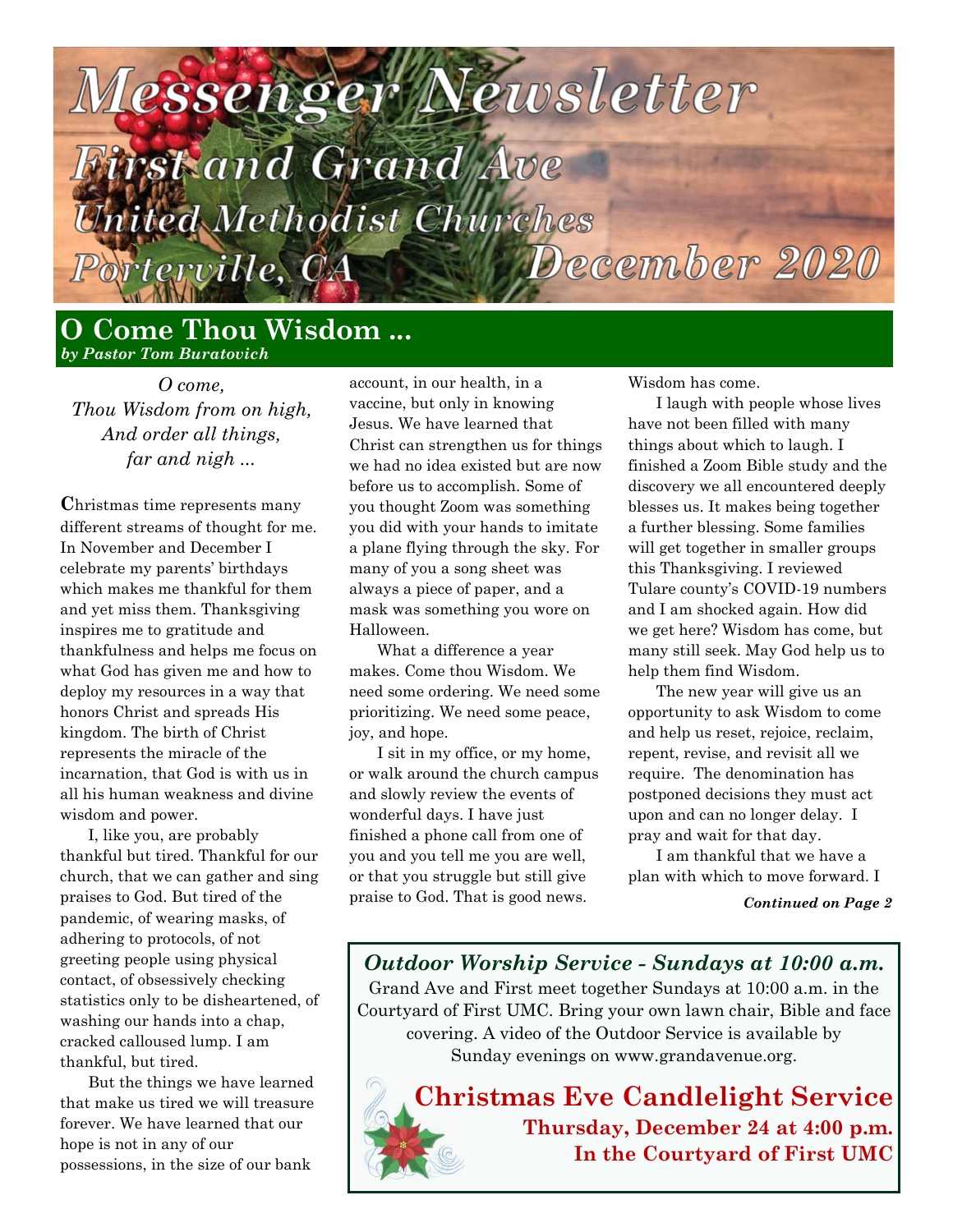# **Youth Ministry**

**F**or many people in our world, the year of 2020 has been one that could not end fast enough. Over the past year we have witnessed the impact of a global pandemic, which brought with it fear and questions of the unknown, the loss of loves ones, and financial hardship for so many. Teachers, youth, and children have had to endure learning virtually, separated physically from their friends and students. Hospitalized patients and the ill had to face their struggles alone as visitors were not allowed in to visit. Travel plans were interrupted, and quarantining became all too familiar. We have also experienced civil unrest in many parts our country and other places around the globe. At times, each day made us wonder what may happen next.

So, what is next? Christmas! That is right, the most wonderful time of the year is upon us and I am so excited! During all our struggles throughout 2020, this season, we are blessed to be reminded of the world-changing event that changed history forever: the birth of our Lord and Savior Jesus Christ. Over 2000 years ago there was another pandemic sweeping the land and making people sick. This pandemic ran rampant and mankind was desperate for a cure. The pandemic was sin. It separated man from God. We needed hope, truth, and forgiveness. The cure for this pandemic came in the form of a baby, born in a manger to a virgin. This baby brought with him Good News for all God's creation. The Good News of Jesus Christ has transformed our lives in many beautiful ways and paved the way for all to spend eternity with him.

Christmas has a powerful way of reminding us that there is so much more to our lives than what we may be experiencing in the

moment. Right now, we are experiencing a way of life that was foreign to many of us during last year at this time. Many of us have developed new habits in the hopes of keeping clean and safe. We do this and we do that and pray that our efforts will pay off in keeping the virus at bay. But, here's the problem: many of us have become so focused on the virus that we have taken the eyes of our hearts off of Jesus. Our focus has gone from focusing of peace, love, and joy, all attributes associated with Jesus when our focus is on him, to focusing on fear and the "What-ifs" of life. I have been guilty of this line of thinking. It has done me no good. Now, don't get me wrong, we should all strive to stay clean and

do our best to not contract or pass on the virus. But, we can't let the virus steal our focus from Jesus.

Join me this Christmas season in making a conscious effort in refocusing the eyes of our hearts on Jesus and his gift of love and life to each of us. Let us remember the miracle of a baby born to a virgin and how this baby grew up sinless, full of love for God's creation and ultimately gave his life for each one of us. May we be filled with awe and wonder as we ponder the love and majesty of Jesus our Lord this Christmas season.

> God is Love, *Ryan Ridenour*

#### **O Come Thou Wisdom … • continued from page 1** *by Pastor Tom Buratovich*

am thankful that flexibility has become an assumed value. I am thankful that we now see change as assumed and not resisted, though there is still the human part of us that naturally resists. We know in our hearts it is inevitable. Wisdom has come.

I am thankful because God is still on the throne, Jesus still loves me with an everlasting love. My future is secure eternally. My love will never be outmatched by His. I am thankful that I rejoice apart



from my circumstance because of these truths made evident by faith.

I am thankful that I get to celebrate gratitude with you, church. You have blessed me abundantly. Together we watch Wisdom come.

We are churches that exists to invite all into a transforming relationship with Jesus to serve God through our community. We will do this by making sure that character development is occurring regularly. To know Christ and depend on Him will change the way you live, spend your money, feel about things, and receive criticism. We want to be churches that emphasizes that.

While the future does not have the clarity I would like it to have, I know the One who holds the future with perfect clarity. Because Wisdom has come and ordered all things we can rejoice – and rejoice I pray we do!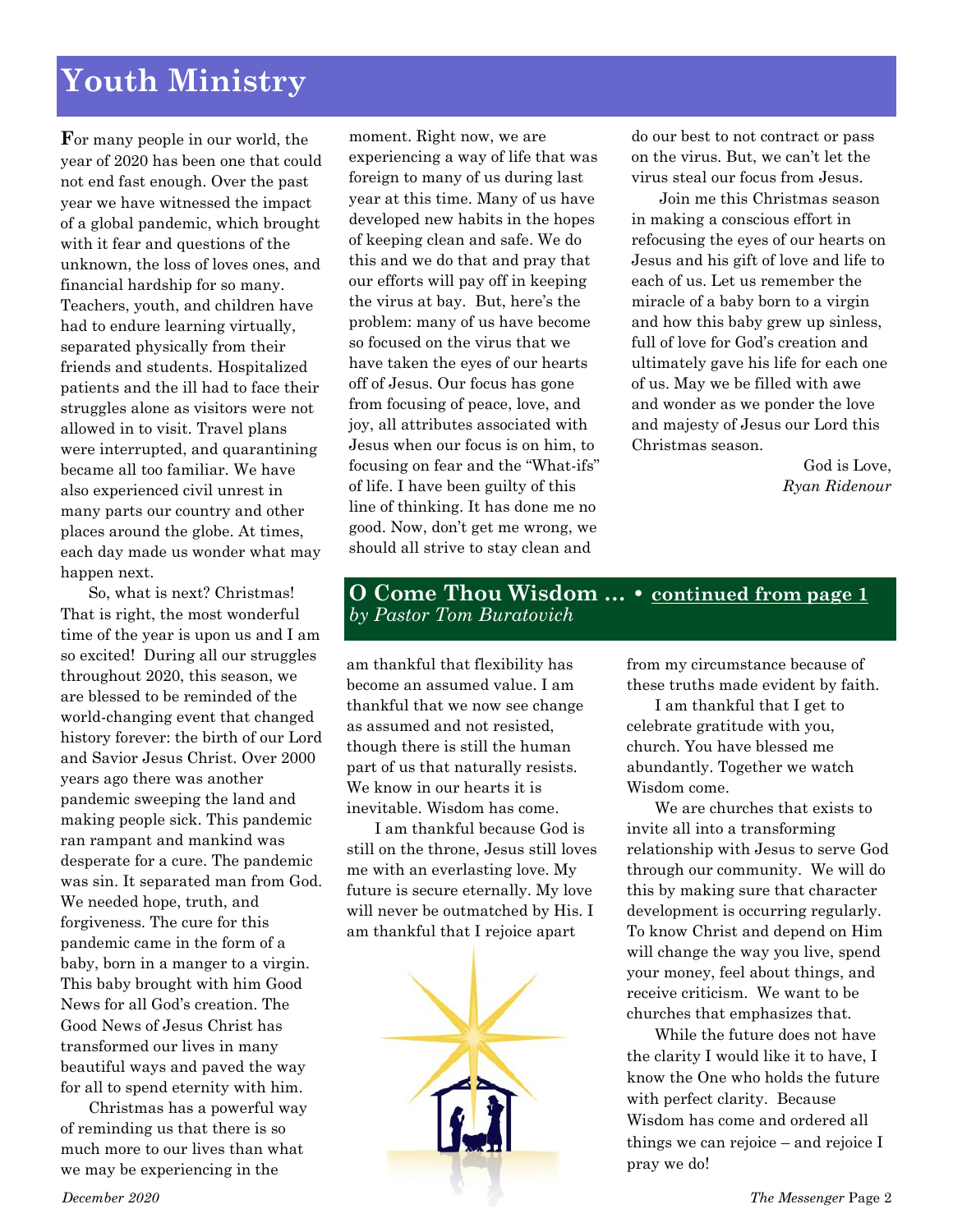# **The Story Has No Ending—Only Everlasting Life**

**T**here is nothing like reading a great story. Furthermore, how about a great series of books. You know, the ones where you learn so much about a character that you can actually start to believe that you are, best friends. The kind of character that makes you never want to put the book down or when you have to, you can't wait to get back to it just because, you have to know what happens next. Oh, the many adventures that you enjoy together, all from your comfy chair. I love those kinds of books. Don't you? The only problem is that they eventually end and you are never with your favorite character again for new adventures. You can only revisit the old ones.

Here we are, finally, in December. After a fun-filled eventful year that has never ceased to be full of surprises. Sort of like, those books we were talking about. Those never-a-dull -moment kind of books. I'm sure that all of us would have rather experienced this year reading about it from our comfy chair, while turning the pages of a book, instead of experiencing it first-hand. But through it all, we have had our favorite character right beside us, only in reverse rolls. Jesus. Actually, Jesus never stopped reading our books. He has never left us or put the book down, so to speak. He has been with us every step of the way. Ever vigilant of our wants and needs.

December is the time of year when we are all ready to revisit a wonderful story about Jesus. We open the story and begin, where Christmas began, with the birth of the Savior of the world. It is this time, when we get back to our roots and really think about Jesus and what Christmas signifies. Even the children are so involved in every aspect of The Christmas Story. We have Christmas Pageants and Nativities in celebration of this special event. There are timehonored traditions that we take part in each Christmas. We bring trees into our homes and decorate them with beautiful lights to remind us that

Jesus is the Light Of The World. We exchange gifts, eat candy canes, light Advent candles, hang wreaths, decorate our homes and take part in many other holiday traditions to celebrate Christmas. All of these traditions remind us of one story, Jesus's birth. Then

after Christmas is over, we put away all of our lights and decorations and at the same time, we manage to put Jesus up on a shelf. Just like a book we have finished. The good news is, that we tend to forget, that the book is not finished. It keeps going, every day, that we live.

At Christmastime, we only look at one story, in the book of Jesus. It is the treasured story of a woman named Mary who was going to be married and from there, her life takes a total twist. She is told by an angel that she will have a baby, which doesn't settle very well with her fiancé. But the angel smooths everything over. Then, just before she gives birth, they have to go to Bethlehem to pay taxes, so she may have ridden a donkey there. After this, they cannot find anywhere to stay, so she must give birth to her baby in a stable, filled with animals. A star marks the sky, where the Baby lays in a manger. Shepherds are told of the birth by Angels, and they, like the Wise Men follow the Star to where Jesus is, only to find the King of Kings, in a manger. The Wise Men bring gifts to the newborn King. Such a beautiful story but only the beginning of it. You see, this story continues still today, because of the birth of the Savior.

In the many books, that make up the life of Jesus, there are many amazing stories of miracles that He performed, people He taught, children He held, and people he brought to God. But the most exciting, is how He willingly sacrificed everything, for us. He freely gave his life. The Lamb of God, was sacrificed on the cross, for



**Mighty God EVERLASTING FATHER, Prince of Peace.** -Isaiah 9:6 ESV

sinners. His body was broken and His precious blood was shed. All was given just to save us from our sins. That way we can have Everlasting Life, through him. After three days, He was resurrected and showed us that we too, can have this. The best gift ever! A gift given to every person who has ever or will ever walk the Earth. This is what Christmas is all about. A Savior, given to the world to deliver them from themselves.

So, Christmas is so much more than a manger, or a stable, or a woman, or a man, or angels and shepherds, a shining star, or Wise Men, Christmas trees and lights, candy canes and wreaths, gifts, or baking cookies. It's also about a cross, and a stone that was rolled away, a broken body and precious blood that was shed to pay the price for sinners, a Savior who's unfaltering love was so selfless that He would deliver us from ourselves and grant us the gift of Everlasting Life.

If it wasn't for that wonderful Christmas Day, a very long time ago, our stories would all end. But because of it, we will continue to live on after this life, with our Heavenly Father and Jesus in heaven. So, while we enjoy this Christmas season, I hope when January comes around and we are putting our Christmas decorations away that we remember the story doesn't end there. Don't put Jesus on a shelf with the rest of the books, until next Christmas. Keep walking, every day, with him because He is walking with us. He never puts us up on a shelf. He never has.

May God bless you during this Christmas Season,

*Melody Burkhart*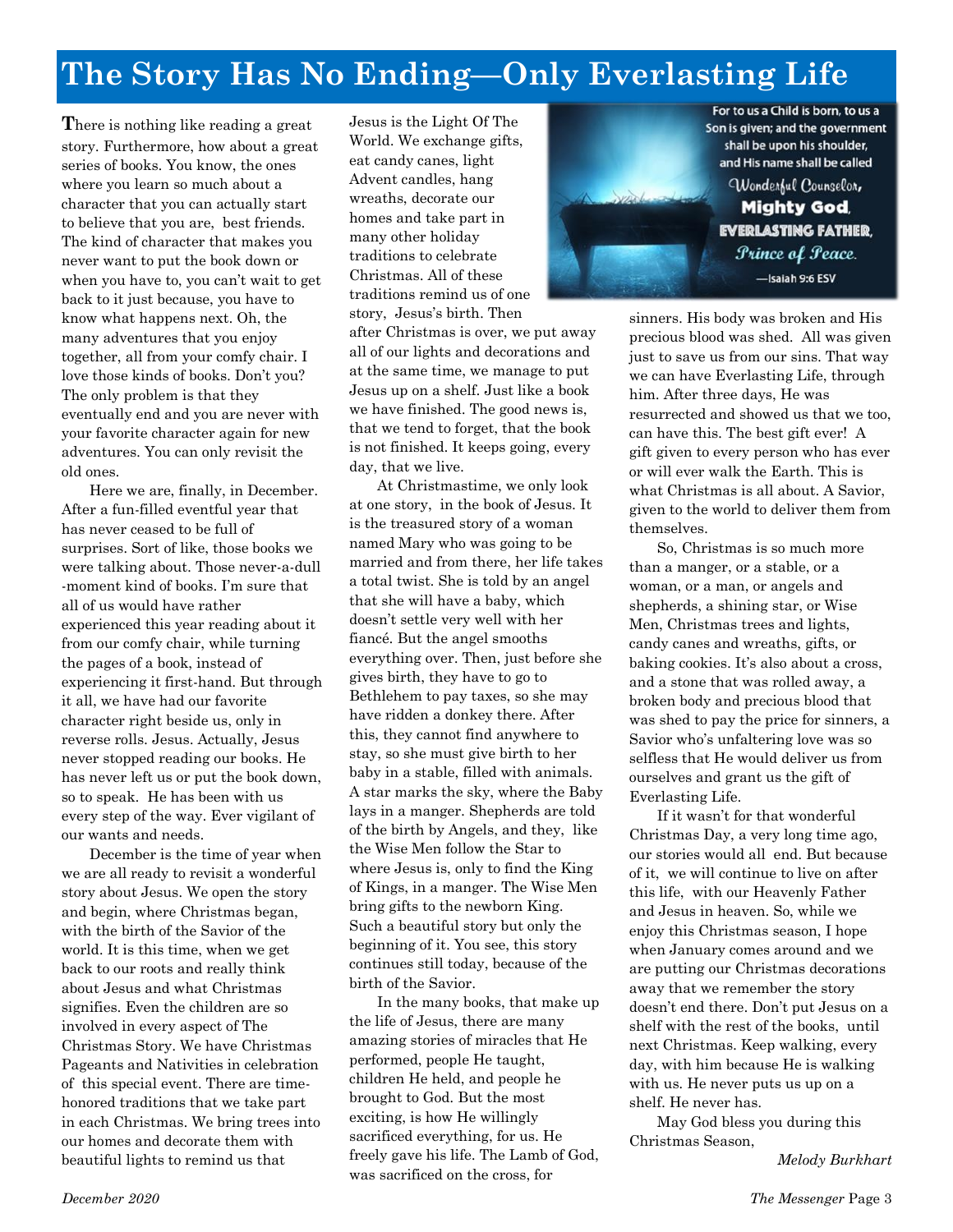# **Meshing Together**

*"Live in harmony with one another." "Let us therefore make every effort to do what leads to peace and to mutual edification."*

Romans 12:16 & Romans 14:19 NIV

**W**ith the onset of winter and noticeably chillier weather, all of our summer clothes have been put away and replaced by jackets, longsleeved shirts and sweatshirts. The Michigan motto is to always 'layer up' just in case the weather changes.

I had to come to a decision about several things that were in need of repair. Either get rid of them and buy new ones, or try to fix them. Not one, but four zippers had broken last winter—on a nice reversible vest, a reversible sweatshirt, an old ski jacket and a heavy-duty weatherproof rain parka that Al and I bought for a trip to Alaska thirty years ago.

As each zipper broke, I tried various tricks to fix it. When possible, a cut was made just above the place where the teeth had broken, putting the zipper puller back on track so that both sides would close, then sewing the two sides below the cut together, so that the zipper puller wouldn't slide off the track when it reached the cut. This was just a temporary remedy though.

It was disappointing when the zipper on my warm ski jacket broke. Mom had given the jacket to me years ago, a bargain from a yard sale. I sewed the two sides of the zipper together by hand about halfway up from the bottom, so that the jacket had to be put on over my head, however that was not very practical. The hand stitching was taken out and some big safety pins were used instead; but cold air came through easily.

All four of these garments had seen a lot of wear and tear. Were they worth the time and effort to fix? They were great for wearing outside to walk the dogs especially in inclement weather but not nice enough to wear out in public.

Well, I finally decided to put my high-tech sewing machine to work and give it a try. Not that I had ever put a zipper in a reversible sweatshirt or replaced a heavy duty one on a ski jacket. But it couldn't be much more complicated than putting a zipper in a dress or skirt, could it?

First, I ordered specialized jacket zippers of the required length online. Fifty dollars for the four zippers seemed outrageously expensive, but they could not be returned.

After they arrived in the mail, the real work began, with the ski jacket as my first project. Taking out the old zipper was harder than I had anticipated. Several evenings were spent ripping out rows of tiny stitching with an exacto knife while watching TV. It took extra caution in order not to slice the fabric or cut my finger.

The next step was to baste in the new zipper by hand, pushing a large needle through the heavy material with a thimble. I wondered if my sewing machine would even be able to handle the thick fabric, insulated with polyester.

When it was time for the actual sewing, for some reason my new machine just wouldn't start. An "**E 1**" sign kept flashing on the

screen. It took some time looking through the manual to discover that "**E 1**" meant "error, put down the presser foot!" Woops! It had been raised to the highest point so that the thick jacket would slide under the needle.

After lowering the presser foot, I stepped on the starter pedal and carefully guided the needle along the zipper. It was the type of zipper that had to be separated at the bottom; so first one side was stitched and then the other.

Would the two sides mesh together when finished? What a great relief it was when I put on the jacket, connected the two sides and pulled the zipper to all the way to the top without any problem.

Just as the success in getting a zipper to work depends on its teeth meshing together perfectly, so the success in growing the kingdom of God depends on Christians living and working in harmony with one another as well as with those in the world around us. It takes dialogue, prayer and unconditional love—love that covers offenses, love that never gives up.

*"Dear friends, let us love one another…"* (1 John 4:7a NIV)

#### *Voice of Hope*

The First United Methodist Church of Birmingham & Berkley First campuses in MI, have a **Voice of Hope** phone line, with a new message taped each week. Judy Lowery records the message for the second week of each month. Each week's message is inspiring. The phone number to call is 248-646-6407 and press 2 for the **Voice of Hope.** 

*For more information, please visit*  [www.goodnewswithjudy.blogspot.com](http://www.goodnewswithjudy.blogspot.com/)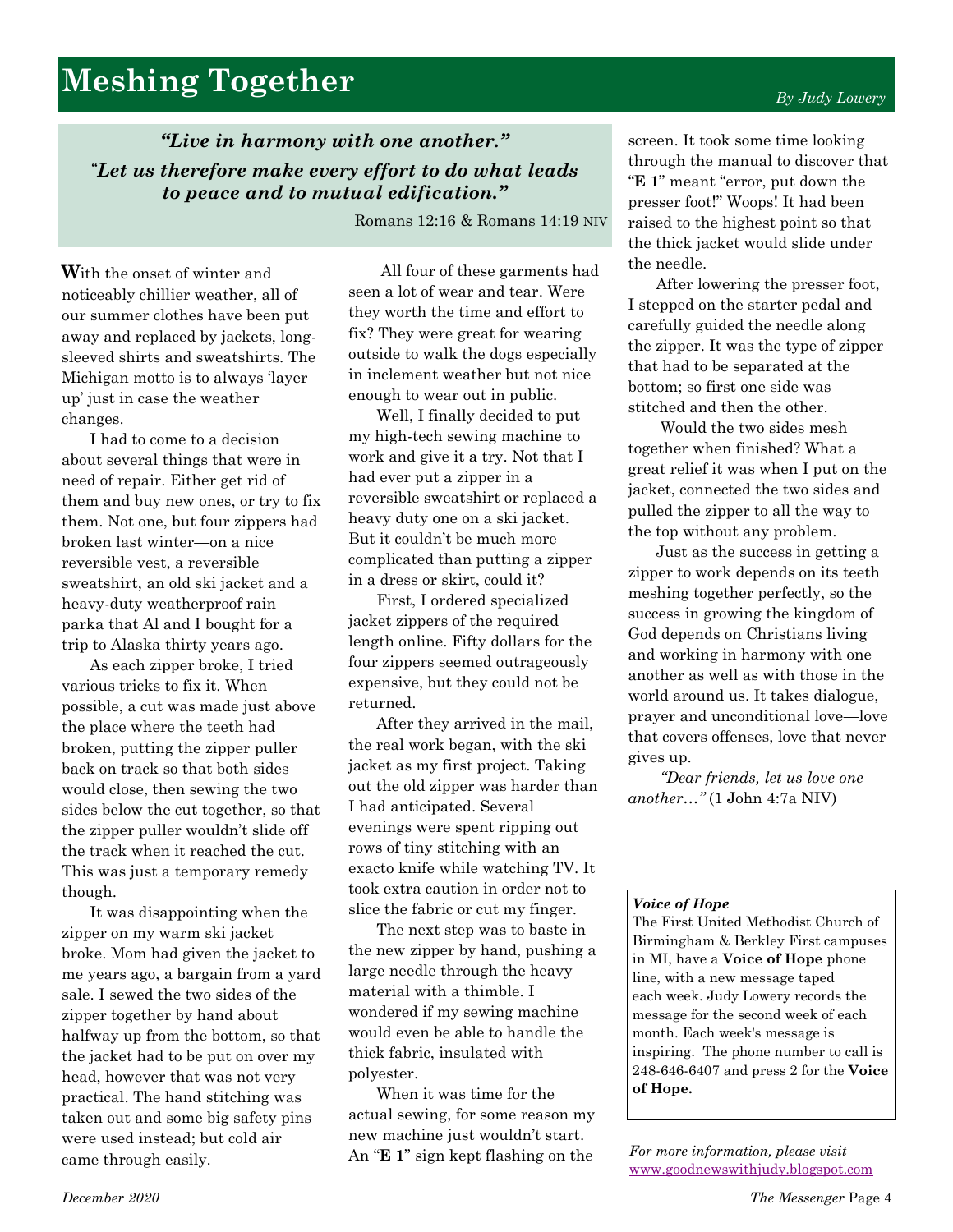# **December 2020 Prayer Calendar**

**Tuesday, December 1 -** Pray for this Advent 'Coming' season. As we celebrate Jesus coming into this world. The Advent wreath where the candles are placed symbolizes God's infinite peace.

**Wednesday, December 2 -** Pray for the Advent Bible Study at 10:00 - 11:30 a.m. via Zoom. Contact Pastor Tom to join.

**Thursday, December 3 -** Pray for our church family today, for courage, hope, and endurance.

**Friday, December 4 -** Pray for the Praise Team as they prepare for Sunday Worship Service.

**Saturday, December 5 -** Pray for the Clothing Closet at 10:00 a.m. at FUMC and Sack Lunch (GAUMC) at 12:00 p.m.

**Sunday, December 6 -** Pray for the Outdoor Worship Service at FUMC at 10:00 a.m. Please wear a mask and bring a lawn chair. Pray for the second week of Advent when a candle is lit for "Peace".

**Monday, December 7 -** Pray for Ryan as he works with youth and Melody as she works on the Children's Church Video.

**Tuesday, December 8 -** Pray for the GAUMC Finance Committee

**Wednesday, December 9 -** Pray for the Bible Study at 10:00 - 11:30 a.m. via Zoom. If you would like to join in, please contact Pastor Tom.

**Thursday, December 10 -** Pray for the ones who are ill or who are rehabilitating. Pray for healing and strength.

**Friday, December 11 -** Pray for Pastor Tom as he completes his sermon for this Sunday's Worship Service.

**Saturday, December 12 -** Pray for the ones from FUMC who set up for the Outdoor Worship Service

**Sunday, December 13 -** Pray for the Outdoor Worship Service at 10:00 a.m. Please wear a mask and bring a

lawn chair. Pray for the third week of Advent when we light the candle for "Joy".

**Monday, December 14 -** Pray and reflect on John 1:9-10. *"The true light that gives light to everyone was coming into the world." He was in the world, and though the world was made through him, the world did not recognize him."*

**Tuesday, December 15 -** Pray for the ladies in Linda Circle, & UMW.

**Wednesday, December 16 -** Pray for the Bible Study at 10:00 - 11:30 a.m. via Zoom. If you would like to join in, please contact Pastor Tom.

**Thursday, December 17 -** Pray for GAUMC and FUMC Trustees Committees.

**Friday, December 18 -** Pray for our community of Porterville, for the homeless, city leaders, and First Responders.

**Saturday, December 19 -** Pray for the ones who set up for the Outdoor Worship Service tomorrow.

**Sunday, December 20 -** Pray for the Outdoor Worship Service at FUMC at 10:00 a.m. Please wear a mask and bring a lawn chair. Pray for the fourth week of Advent when a candle is lit for "Love".

**Monday, December 21 -** Pray for the ones who will travel this week. Pray that they may stay safe and healthy.





**Tuesday, December 22 -** Pray and reflect on this Bible verse "*He gives strength to the weary and increases the power of the weak*." Isaiah 40:29.

**Wednesday, December 23 –** Prayerfully meditate on this verse "*For to this end we toil and struggle, because we have our hope set on the living God, who is the Savior of all people, especially of those who believe."*

**Thursday, December 24 -** Pray for the Christmas Eve Candlelight Service at 4:00 p.m. in the FUMC Courtyard. *"And the angel said unto them, Fear not: for, behold, I bring you good tidings of great joy, which shall be to all people."* Luke 2:10

**Friday, December 25** - On this Christmas Day, let us be thankful to God, for giving us the greatest gift of all. *"For unto you is born this day in the city of David, a Savior, which is Christ the Lord."* Luke 2:11.

**Saturday, December 26 -** Pray and reflect on John 8:12 "Again Jesus spoke to them, saying, "I am the light of the world, Whoever follows me will not walk in darkness, but will have the light of life."

**Sunday, December 27 -** Pray for the Sunday Outdoor Worship Service at 10:00 a.m. at FUMC. Wear a face covering and bring a lawn chair.

**Monday, December 28 -** Pray and give thanks for all your blessings.

**Tuesday, December 29 -** Pray and thank God for His mercy and His Grace.

**Wednesday, December 30 -** Pray and reflect on Psalm 119:105 *"Your word is a lamp to my feet and a light for my path."*

**Thursday, December 31 -** Pray as we approach a new year that we will remember "*The steadfast love of the Lord never ceases, his mercies never come to an end; they are new every morning; great is your faithfulness."* Lamentations 3:22-23.